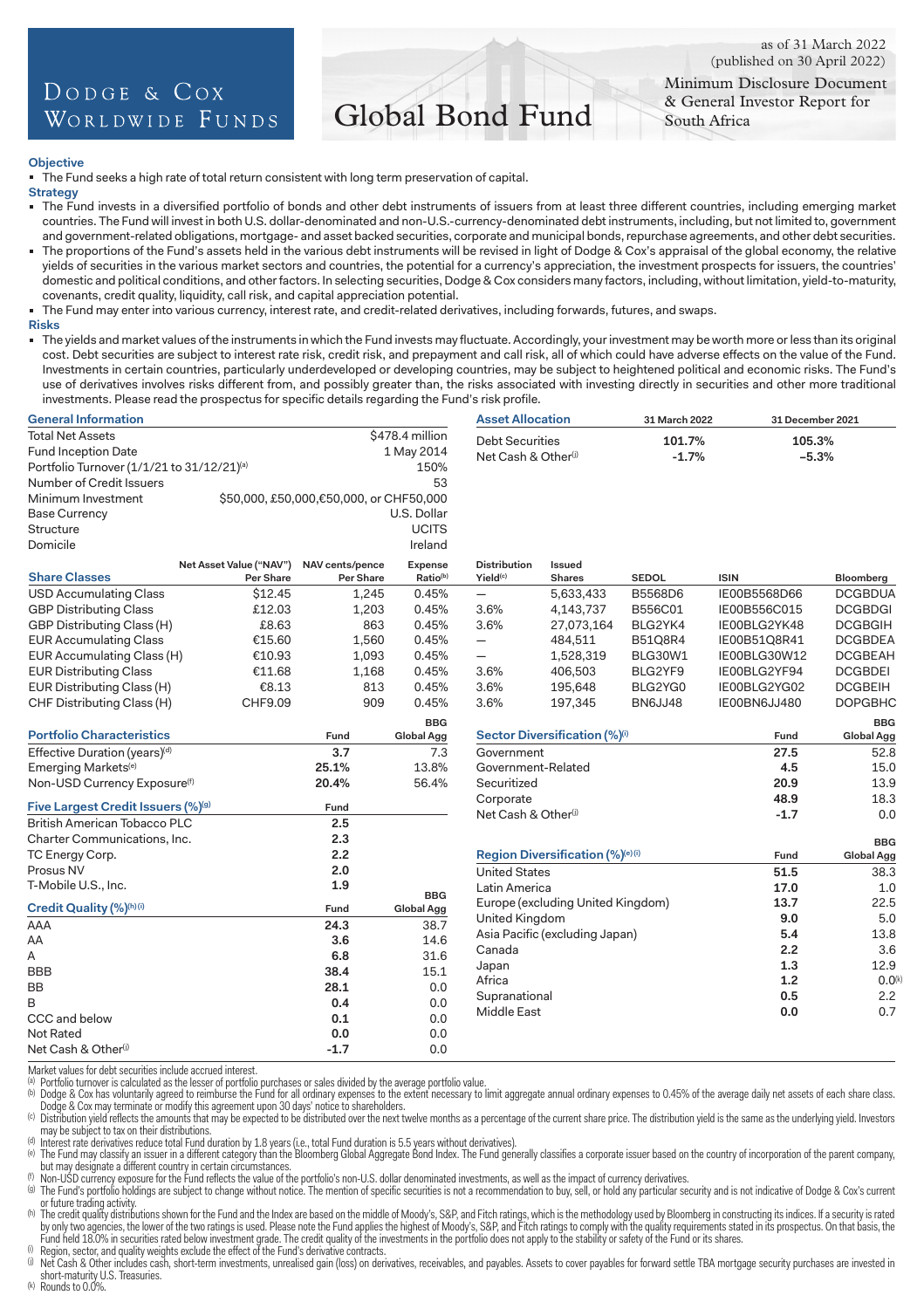# $\Lambda$

| Average Annual Tolai Return                     | For periods ended 31 March 2022 |         |         |                              | Calendar-year           |                          |
|-------------------------------------------------|---------------------------------|---------|---------|------------------------------|-------------------------|--------------------------|
|                                                 | 1 Year                          | 3 Years | 5 Years | Since Inception <sup>ª</sup> | Lowest<br>1-Year Return | Highest<br>1-Year Return |
| Global Bond Fund                                |                                 |         |         |                              |                         |                          |
| <b>USD Accumulating Class</b>                   | $-3.64%$                        | 3.93%   | 3.84%   | 2.81%                        | $-6.2%$                 | 12.5%                    |
| <b>GBP Distributing Class</b>                   | 1.16                            | 3.63    | 2.86    | 6.11                         | $-1.1$                  | 30.1                     |
| GBP Distributing Class (H)                      | $-3.86$                         | 2.92    | 2.55    | 1.92                         | $-6.2$                  | 10.6                     |
| <b>EUR Accumulating Class</b>                   | 2.16                            | 4.40    | 3.09    | 5.78                         | $-5.0$                  | 14.9                     |
| EUR Accumulating Class (H)                      | $-4.54$                         | 2.13    | 1.71    | 1.13                         | $-6.8$                  | 9.3                      |
| <b>EUR Distributing Class</b>                   | 2.22                            | 4.41    | 3.09    | 5.78                         | $-5.0$                  | 15.0                     |
| EUR Distributing Class (H)                      | $-4.50$                         | 2.13    | 1.71    | 1.13                         | $-6.8$                  | 9.3                      |
| CHF Distributing Class (H)                      | N/A                             | N/A     | N/A     | $-6.81$                      |                         |                          |
| Bloomberg Global Agg Index (USD Hedged, in USD) | $-3.92$                         | 1.30    | 2.25    | 2.70                         |                         |                          |

(a) The inception date for all classes except CHF Distributing Class (H) is 1 May 2014. CHF Distributing Class (H) inception date is 1 July 2021. Index return is measured from 1 May 2014.

Returns represent past performance and do not guarantee future results. Investment return and share price will fluctuate with market conditions, and investors may have a gain or loss when shares are sold. Fund performance changes over time and currently may be significantly lower than stated above. Visit the Fund's website at dodgeandcoxworldwide.com for current month-end performance figures.

| <b>Risk and Reward Profile</b><br>Lower Risk<br><b>IVEL Typically Lower Rewards</b> |  | Higher Risk $\blacktriangleright$<br>Typically Higher Rewards |  |  |  |
|-------------------------------------------------------------------------------------|--|---------------------------------------------------------------|--|--|--|
|                                                                                     |  |                                                               |  |  |  |

This risk and reward indicator is designed to provide you with a measure of price movement based on historical data over the past five years. As the Fund does not have sufficient historical data available to cover the full five-year period, simulated data based on a representative portfolio and benchmark has been used for the periods when the Fund had not yet launched.

The indicator may not be a reliable indication of the future risk profile of the Fund. The risk category shown is not guaranteed to remain unchanged and may shift over time. The lowest category does not mean a risk-free investment. The Fund has adhered to its policy objective during the period.

The Fund invests mainly in various high-quality debt securities with exposure to various countries and currencies. Such securities have historically been subject to price movements, generally due to interest rates or movements in the bond market. As a result, the performance of the Fund can fluctuate over time.

The Fund may also be exposed to other material risks that the risk indicator does not adequately capture. These may include:

- **Credit risk:** a security's price may decline due to deterioration in the issuer's or guarantor's financial condition, or that the issuer or guarantor may fail to repay interest and/or principal in a timely manner;
- **Liquidity risk:** the Fund may not be able to purchase or sell a security in a timely manner or at desired prices or achieve its desired weighting in a security;
- **Currency risk:** the risk of loss arising from exchange-rate fluctuations or exchange control regulations;
- **Counterparty risk:** the Fund may suffer losses if the parties it trades with cannot meet their financial obligations;
- **Interest rate risk:** changes in interest rates may negatively affect the value of the Fund;
- **Low-rated bonds risk:** lower-rated securities may yield a higher level of current income than higher-rated securities, but generally have greater credit risk, more price volatility, and less liquidity;
- **Emerging markets risk:** the Fund may invest in countries that have less developed political, economic, legal, and regulatory systems than more developed countries; and
- **Derivatives risk:** investment in derivatives may create leverage and may cause the Fund to lose as much as or more than the amount invested.

More information on the risks of investing in this Fund can be found in the Fund's prospectus in the sections titled "Investment Risks and Special Considerations" and "Characteristics and Risks of Securities and Investment Techniques".

# **Distributions**

The Distributing Share Classes listed below distribute net investment income quarterly. Dividend and interest income for Accumulating Share Classes will be reinvested in the Fund and will not be distributed to you.

# **Past 12 months distributions (record date)**

| Date        | <b>GBP Dist.</b> | GBP Dist. (H) |        | EUR Dist. EUR Dist. (H) CHF Dist. (H) |                 |
|-------------|------------------|---------------|--------|---------------------------------------|-----------------|
| 25 Mar 2022 | £0.099           | £0.095        | €0.101 |                                       | €0.071 CHF0.079 |
| 17 Dec 2021 | £0.119           | £0.091        | €0.107 |                                       | €0.089 CHF0.092 |
| 24 Sep 2021 | £0.088           | £0.068        | €0.089 |                                       | €0.069 CHF0.067 |
| 24 Jun 2021 | £0.083           | £0.069        | €0.087 | €0.067                                |                 |

# **Practical Information**

Depositary and Investment Manager: The Depositary of Dodge & Cox Worldwide Funds plc is State Street Custodial Services (Ireland) Limited, 78 Sir John Rogerson's Quay, Dublin 2, Ireland. The Investment Manager of Dodge & Cox Worldwide Funds plc is Dodge & Cox, 555 California Street, 40th Floor, San Francisco, California 94104, U.S.A.

Literature: Copies of the latest prospectus, key investor information document, Minimum Disclosure Document (MDD), the latest annual and semi-annual reports, and the account application for Dodge & Cox Worldwide Funds plc are available on the website dodgeandcoxworldwide.com or may be obtained free of charge from Dodge & Cox Worldwide Investments Ltd., 48-49 Pall Mall, St. James's, London SW1Y 5JG, United Kingdom.

Fund Valuation & Cut-off Times: The prices at which Shares of the relevant Classes can be purchased or sold are calculated each Business Day by reference to the Net Asset Value per Share of the Class concerned and are published on the following Business Day at dodgeandcoxworldwide.com. The portfolio valuation and transaction cut-off time is the close of trading on the New York Stock Exchange (normally 4:00 pm U.S. Eastern Time) on each Business Day. You may request the sale of your shares on any Business Day, which is any day (except Saturdays and Sundays and normal bank holidays in Ireland) on which the New York Stock Exchange is open for regular trading.

#### **Important Information**

This document serves as the Minimum Disclosure Document in South Africa as required by the Advertising, Marketing and Information Disclosure Requirements for Collective Investment Schemes published by the South African Financial Sector Conduct Authority.

The Dodge & Cox Worldwide Funds plc – Global Bond Fund (the "Fund") is a Collective Investment Scheme in Securities.

Collective Investment Schemes in Securities (CIS) are generally medium to long term investments. The value of an investment may go down as well as up and past performance is not necessarily a guide to future performance. CIS are traded at ruling prices and can engage in borrowing and scrip lending. A schedule of fees and charges and maximum commissions is available from Dodge & Cox Worldwide Funds plc. Neither the Fund nor its Investment Manager provides any guarantee with respect to the capital or the return of a portfolio. Dodge & Cox Worldwide Funds plc is authorised in Ireland and regulated by the Central Bank of Ireland. The sub-funds of Dodge & Cox Worldwide Funds plc available for public sale in South Africa are approved CIS in terms of the Collective Investment Schemes Control Act, No 45 of 2002. Dodge & Cox Worldwide Funds plc is an Associate Member of the Association for Savings & Investment SA (ASISA). The Fund's Directors reserve the right to close the Fund to new investors.

International investments or investments in foreign securities could be accompanied by additional risks such as potential constraints on liquidity and repatriation of funds, macroeconomic risk, political risk, foreign exchange risk, tax risk, settlement risk as well as potential limitations on the availability of market information. Currency fluctuations may affect the value of overseas investments. When investing in a fund denominated in a foreign currency, your performance may also be affected by currency fluctuations. In emerging markets, the risks can be greater than in developed markets. Investments in derivative instruments entail specific risks that may increase the risk profile of the Fund and are more fully described in the Fund's prospectus.

Bloomberg is a registered trademark of Bloomberg Finance L.P. and its affiliates. For more information about these indices, visit dodgeandcoxworldwide.com.

This information should not be considered a solicitation or an offer to purchase shares of Dodge & Cox Worldwide Funds plc or a solicitation or an offer by Dodge & Cox Worldwide Investments Ltd. and its affiliates to provide any services in any jurisdiction.

Dodge & Cox Worldwide Funds plc are currently registered for distribution to the public in Austria, Finland, Germany, Ireland, Luxembourg, the Netherlands, Norway, Portugal, South Africa, Spain, Sweden, Switzerland, and the United Kingdom and to professional or institutional investors in Denmark, France, and Italy.

The views expressed herein represent the opinions of Dodge & Cox Worldwide Investments and its affiliates and are not intended as a forecast or guarantee of future results for any product or service. To obtain more information about the Funds, including risks, charges, and expenses, please refer to the Funds' prospectus at dodgeandcoxworldwide.com or call +353 1 242 5411.  $_{\rm 03/22-WWGBF\text{-}MDPSA}$ 

<sup>&</sup>lt;sup>1</sup> The Fund's total returns include dividends and interest income and reflect the deduction of expenses charged to the Fund. Index returns include dividends but, unlike Fund returns, do not reflect fees or expenses. Performance is calculated for the portfolio. Individual investor performance may differ as a result of initial fees, the actual investment date, the date of reinvestment, and dividend withholding tax. The Bloomberg Global Aggregate Bond Index is a widely recognized, unmanaged index of multi-currency, investment-grade debt securities. All returns stated in U.S. dollars unless otherwise noted. Effective 15 January 2021, the benchmark was changed from the unhedged to the hedged version of the Bloomberg Global Aggregate Bond Index.